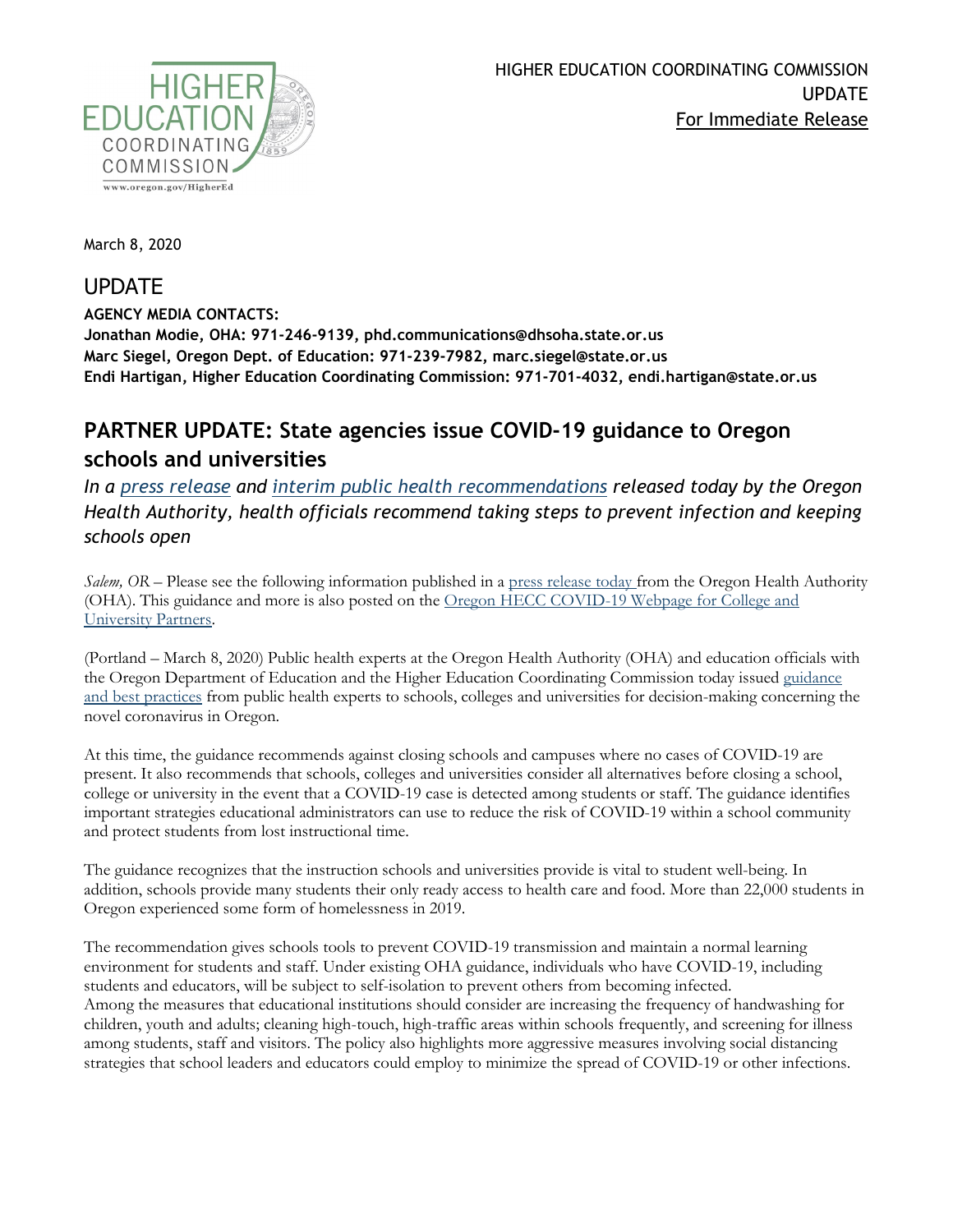This could include staggering recess and lunch periods to reduce the number of students coming into close contact with each other.

The recommendations are meant to guide decision-making for school districts, colleges and universities, in consultation with state and local health officials. School districts and higher education administrators have the option of closing a school or university if many students and staff are affected by COVID-19, leaving the school unable to operate safely and effectively. Other measures, such as social distancing techniques, should be deployed by schools and universities first, with extended closures viewed as a measure of last resort. For example, an adult-serving institution with options for shifting to remote instruction without severe community disruption may weigh the recommendations differently.

OHA state health officer Dr. Dean Sidelinger said, "We know many parents, students and educators are worried that COVID-19 will appear in their school communities. We want schools and universities to know there are steps they can take to prevent infection and keep students safe, healthy and learning in the classroom." State health officials issued the guidance after extensive consultation with local public health officers, state medical experts, and educational stakeholders and leaders, including educators, parents, school district superintendents, school board members and higher education officials.

David Bangsberg, M.D., M.P.H., Dean of the OHSU-PSU School of Public Health said, "This recommendation represents a reasonable and thoughtful approach given the information that is available at this time. This is a dynamic situation and will require continued partnership between schools, colleges and universities and the public health community to make real-time decisions for each situation."

"I appreciate the strong partnership and guidance from the Oregon Health Authority as Oregon rallies in response to the COVID-19 challenge," Oregon Department of Education Director Colt Gill said. "Keeping schools open is the best option for our state and, most importantly, for our students. Our safety efforts should focus on practicing good hygiene, staying home when we are not feeling well, and cleaning surfaces in our schools. We can all play a part with these simple steps to protect ourselves and our friends, classmates and community."

Ben Cannon, Executive Director of the Higher Education Coordinating Commission said, "Close coordination between Oregon's colleges and universities, the HECC, and the Oregon Health Authority is helping to ensure that we keep students, faculty, and staff safe while minimizing educational disruptions. We appreciate the OHA for the clear guidance it is providing to Oregon's colleges and universities today, and we'll continue to work closely with OHA as this situation evolves."

Dr. Ed Ray, President of Oregon State University said, "The health and safety of our students, faculty, and staff is the top priority for every higher education institution in Oregon. We appreciate the guidance from OHA and the Governor's office as we prepare and respond to the evolving outbreak. We will continue to work closely with state and local public health officials."

"Maintaining the health and safety of Oregon's students, families and communities is always a top priority for our educators," said Oregon Education Association President John Larson. "We appreciate the Oregon Health Authority's use of sound, science-based guidelines as health and education leaders work together to decide what is best for our students. Based on the available research, that means keeping our public schools open."

Jim Green, Executive Director of the Oregon School Boards Association, said, "Our health and education leaders in Oregon are working closely together as this situation evolves. Our primary goal is keeping kids and communities safe, and what research and experience are telling us now is that we should be trying to keep our schools open as we work through this."